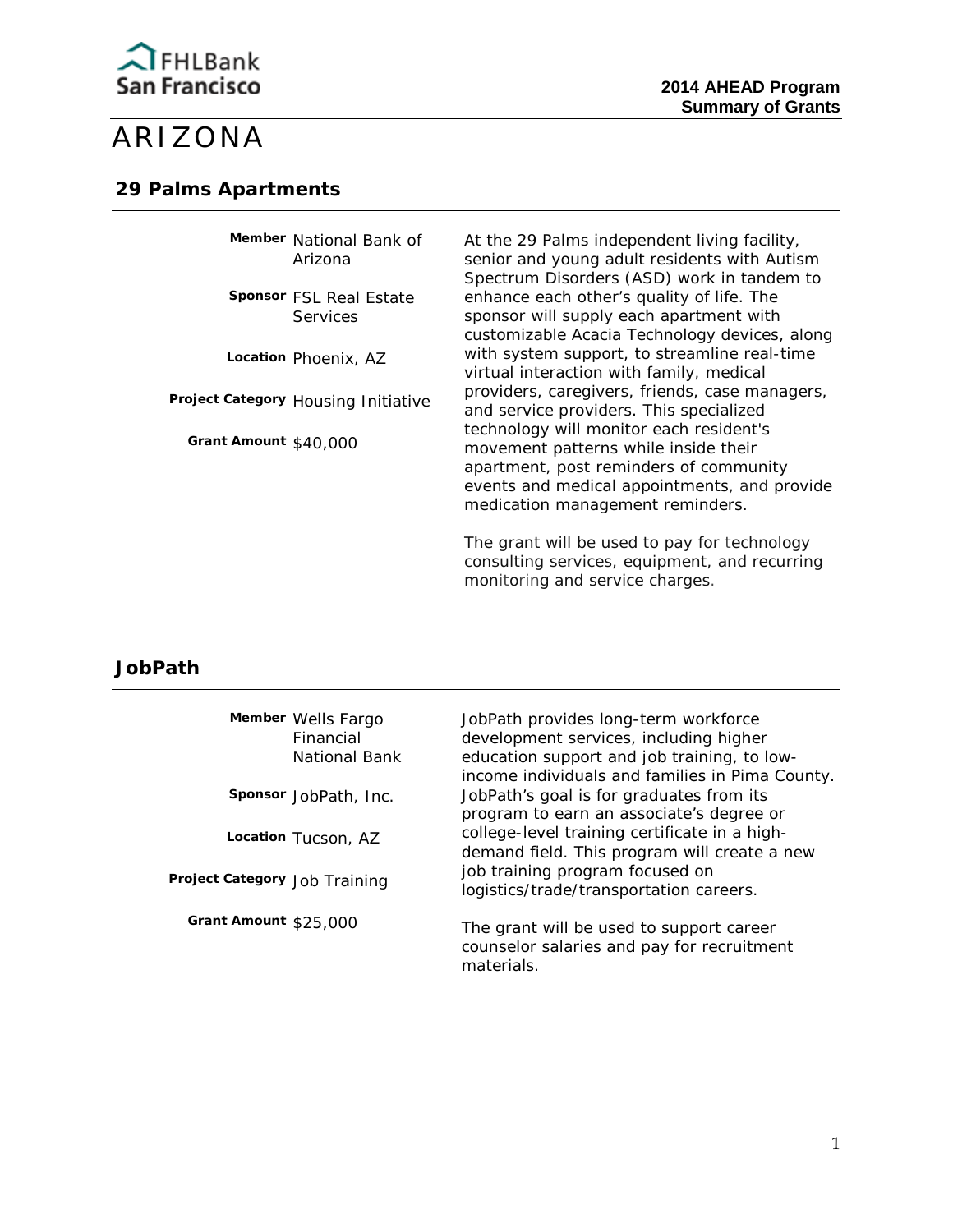

# **Raising a Reader & Family Financial Literacy**

| Member Western Alliance<br>Bank        | In partnership with Western Alliance Bank, this<br>program will bring language and literacy<br>training to parents and their children in the |
|----------------------------------------|----------------------------------------------------------------------------------------------------------------------------------------------|
| Sponsor Southwest Human<br>Development | low-income neighborhoods where they live.<br>Children and parents participate in an 8-week<br>reading curriculum and are given books to      |
| Location Phoenix, AZ                   | build a home library. In addition, parents are<br>offered financial literacy classes and mentoring                                           |
| Project Category Financial Education   | to better manage household finances and to<br>develop a healthy banking relationship.                                                        |
| Grant Amount \$25,000                  | The grant will pay for program materials and<br>support expansion of the program to five new<br>low-income areas.                            |

# **Refuge Café At-Risk Youth Vocational Training**

|                               | Member National Bank of<br>Arizona<br><b>Sponsor</b> Catholic Charities<br>Community<br>Services, Inc.<br>Location Phoenix, AZ | This training project will offer at-risk youth<br>vocational customer service training, along<br>with holistic wrap-around services designed to<br>reduce significant employment barriers and<br>enable self-sufficiency. Operating a café as a<br>social enterprise, the program will allow youth<br>to cultivate and reinforce specific work-<br>readiness skills. Future program costs will be<br>funded by revenue generated from food and<br>beverage sales at the cafe. |
|-------------------------------|--------------------------------------------------------------------------------------------------------------------------------|-------------------------------------------------------------------------------------------------------------------------------------------------------------------------------------------------------------------------------------------------------------------------------------------------------------------------------------------------------------------------------------------------------------------------------------------------------------------------------|
| Project Category Job Training |                                                                                                                                |                                                                                                                                                                                                                                                                                                                                                                                                                                                                               |
| Grant Amount \$40,000         |                                                                                                                                | The grant will be used to pay for staff salaries,<br>employee stipends, uniforms, training manuals<br>and tools, and costs of food handler<br>certification.                                                                                                                                                                                                                                                                                                                  |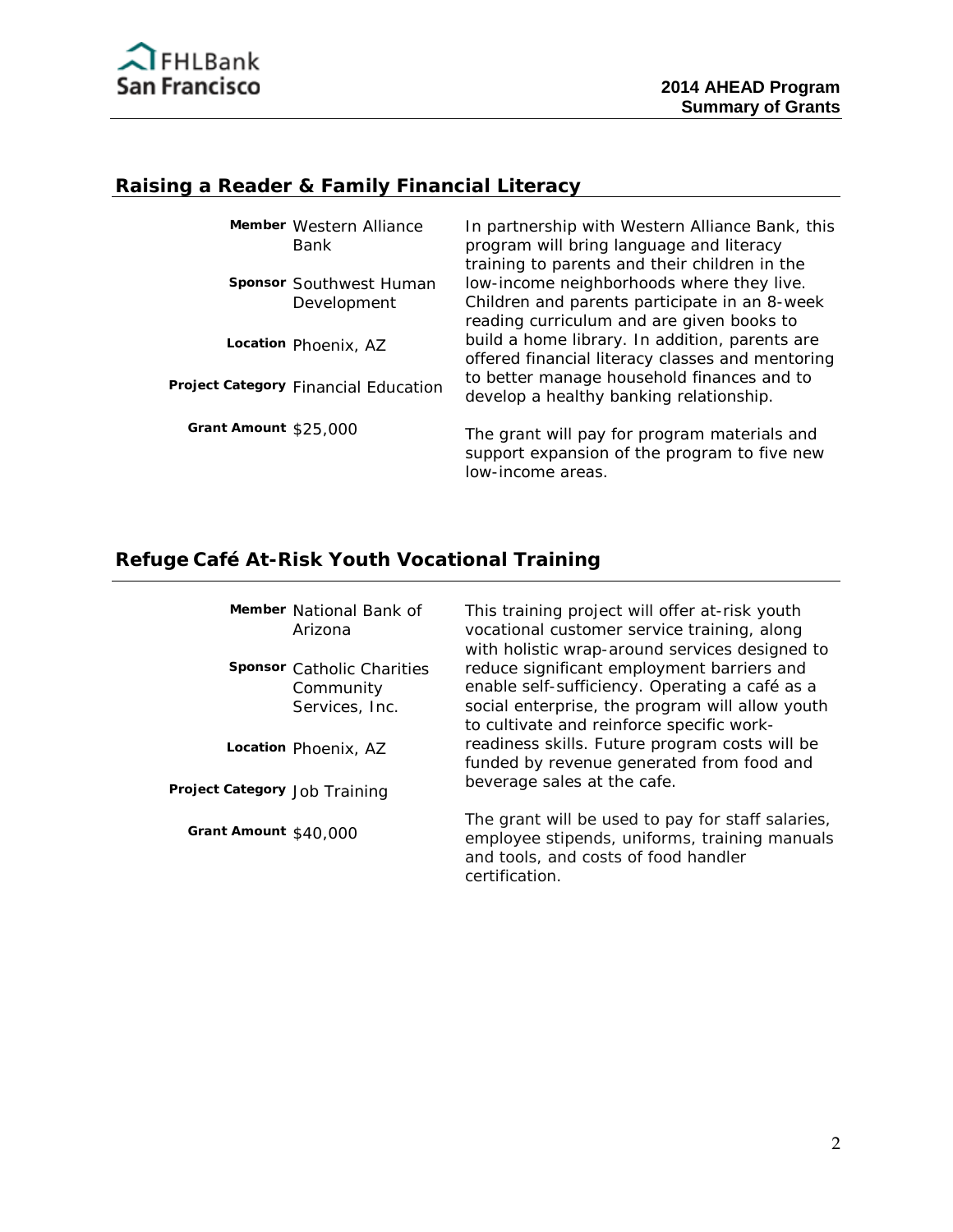

#### **SEDI Dollars for Dreams Microloan Program**

**Sponsor** Sustainable Economic Development Initiative (SEDI)

**Location** Flagstaff, AZ

**Project Category** Economic Development

**Grant Amount** \$20,000

**Member** Sunwest Bank SEDI promotes sustainable prosperity in Northern Arizona through ecological health, social equity, and a resilient economy. This project will support this mission with a microenterprise center and communitysupported marketplace in the Sunnyside neighborhood of Flagstaff. Dollars for Dreams is a microlending program that addresses the needs of community members with little or no credit history or collateral who want to realize their dream of starting and owning a small business, offering loans of up to \$5,000 to community members.

The grant will be part of a revolving loan fund.

#### **Veteran's Financial Education for Success**

**Member** Wells Fargo Financial National Bank

**Sponsor** Old Pueblo Community Services

**Location** Tucson, AZ

**Project Category** Financial Education

**Grant Amount** \$20,000

Old Pueblo Community Services supports those who are struggling with addiction, homelessness, and mental health issues by providing dignified supportive housing options, behavioral health counseling, employment coaching, and peer support. Through the Recovery Communities Program, a supportive housing program specifically for veterans, the Veteran's Financial Education for Success project will offer participants financial education workshops, financial management tools, and the opportunity to establish an Individual Development Account (IDA) savings account.

The grant will fund staff salaries, pay for program supplies, and provide matching funds for veterans who complete the IDA savings program.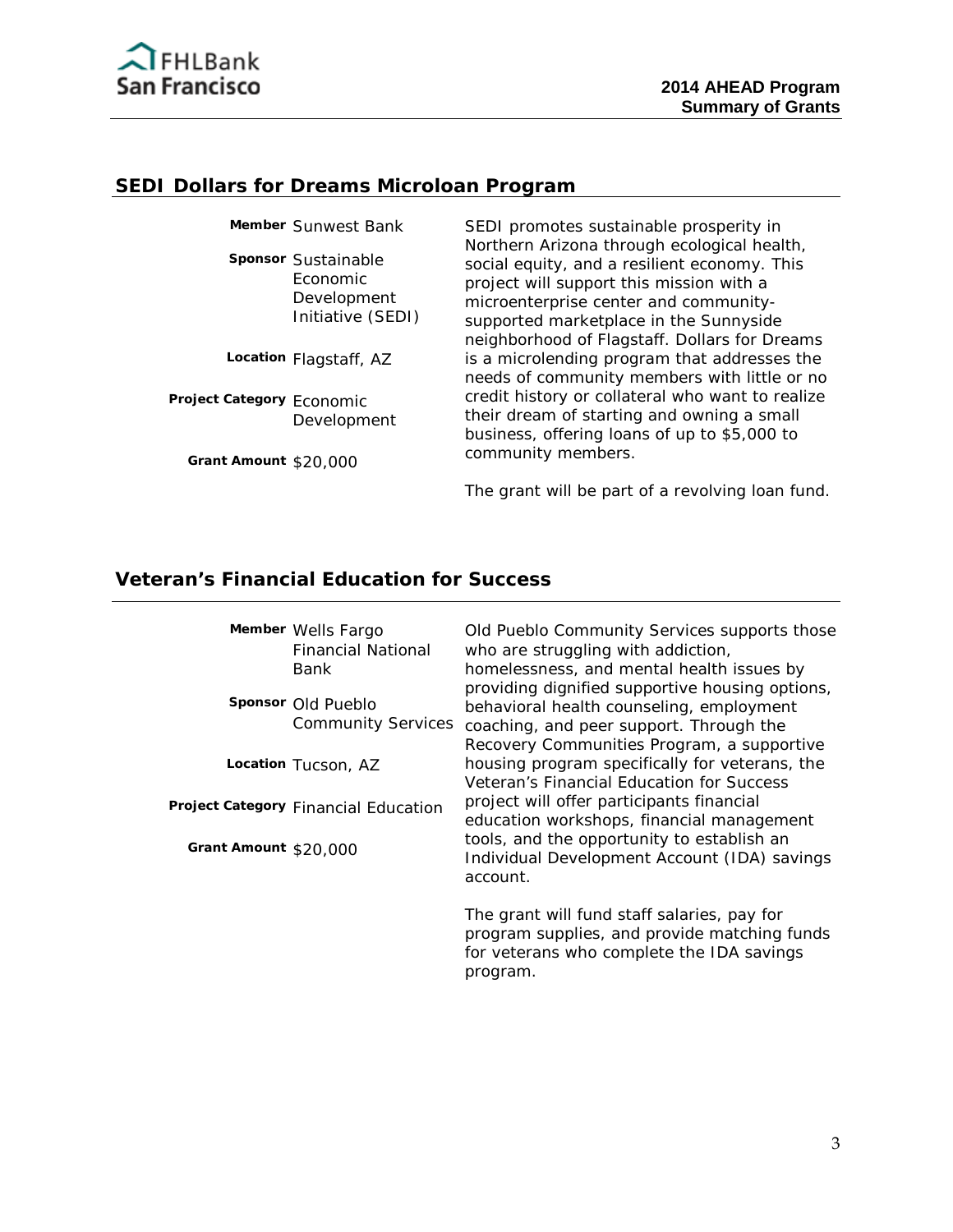

# CALIFORNIA

#### **Bay Area CLT Revolving Loan Fund**

**Member** Beneficial State Bank

**Sponsor** Northern California Land Trust

**Location** Berkeley, CA

**Project Category** Housing Initiative

**Grant Amount** \$25,000

Founded in 1973, Northern California Land Trust has developed over 200 units of affordable housing using the Community Land Trust (CLT) model. The CLT model preserves affordability for low- and very low-income families through resale restrictions on properties where the trust retains long-term ownership of the land. This project will create a revolving loan fund to enable five Bay Area CLTs (including the sponsor) to acquire properties that are occupied by low-income residents and small businesses at risk of displacement when investors and speculators purchase them. The primary focus will be on small sites with fewer than 30 units.

The grant will pay for staff and organizational costs associated with setting up the fund infrastructure.

## **CDFI Certification Project**

|                       | Member Montecito Bank &<br>Trust             | The Ventura County Housing Trust Fund<br>generates and leverages financial resources<br>from the public, private, and nonprofit sectors                                                 |
|-----------------------|----------------------------------------------|-----------------------------------------------------------------------------------------------------------------------------------------------------------------------------------------|
|                       | Sponsor Ventura County<br>Housing Trust Fund | to develop affordable housing in Ventura<br>County. The sponsor wants to become a<br>certified Community Development Financial                                                          |
|                       | Location Camarillo, CA                       | Institution (CDFI) so that federal funding can<br>be added to its existing revolving loan fund,                                                                                         |
|                       | Project Category Capacity Building           | which lends to developers of new affordable<br>housing units.                                                                                                                           |
| Grant Amount \$25,000 |                                              | The grant will pay a consultant to prepare the<br>extensive documentation required for CDFI<br>certification and to submit grant application(s)<br>to the CDFI Fund post-certification. |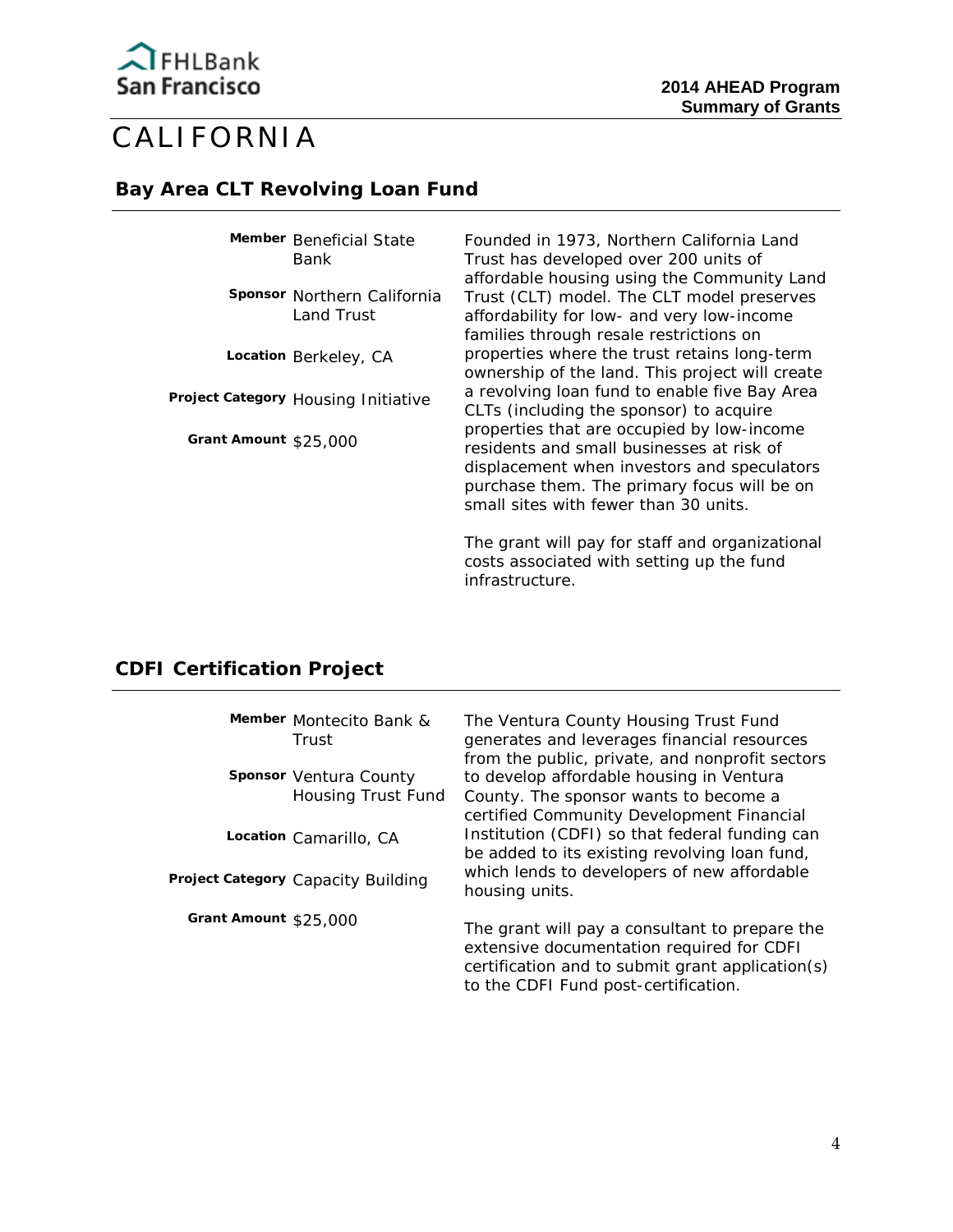

# **Community Development Finance – Installment Loan/Financial Coaching Program**

|                           | Member Silicon Valley Bank                  | This project is a partnership between the<br>sponsor and SimpleFi, a private high-tech                                                                                                        |
|---------------------------|---------------------------------------------|-----------------------------------------------------------------------------------------------------------------------------------------------------------------------------------------------|
|                           | Sponsor Community<br>Development<br>Finance | financial start-up, to create a sustainable,<br>personal loan program offering unsecured and<br>secured loans with very affordable rates and<br>fees. Targeted to low- and very low-income    |
|                           | Location Oakland, CA                        | individuals with poor credit histories and heavy<br>debt burdens, the program is designed to help                                                                                             |
| Project Category Economic | Development                                 | rehabilitate a borrower's credit through a<br>combination of financial counseling, flexible<br>underwriting and repayment options, and low                                                    |
| Grant Amount \$40,000     |                                             | rates on loan products.                                                                                                                                                                       |
|                           |                                             | The grant will support salaries for personnel to<br>create and operate the program, partially<br>cover a loan guarantee fund, and pay for credit<br>bureau reporting and liability insurance. |

# **Comprehensive Learning Center for Homeless Youth**

|                       | Member First Republic Bank                            | Larkin Street Youth Servio                                                                                                                  |
|-----------------------|-------------------------------------------------------|---------------------------------------------------------------------------------------------------------------------------------------------|
|                       | <b>Sponsor</b> Larkin Street<br><b>Youth Services</b> | Francisco's most effective<br>a continuum of services to<br>between the ages of 12 are<br>the organization created a                        |
|                       | Location San Francisco, CA                            | offer intensive education a<br>services to homeless yout                                                                                    |
|                       | Project Category Social Services                      | month residential progran<br>program focuses on highe                                                                                       |
| Grant Amount \$20,000 |                                                       | exploration, community e<br>career-based learning exp<br>goal of having each partic<br>year post-secondary educ<br>employment with a living |
|                       |                                                       | The grant will fund the co<br>consultants, and stipends                                                                                     |

ces, one of San nonprofits, provides o homeless youth nd 24. In early 2014, a new program to and employment th enrolled in its 24m. This 6-month er education, career engagement, and periences, with the ipant obtain a twoation and sustainable wage.

st of support staff, for program participants.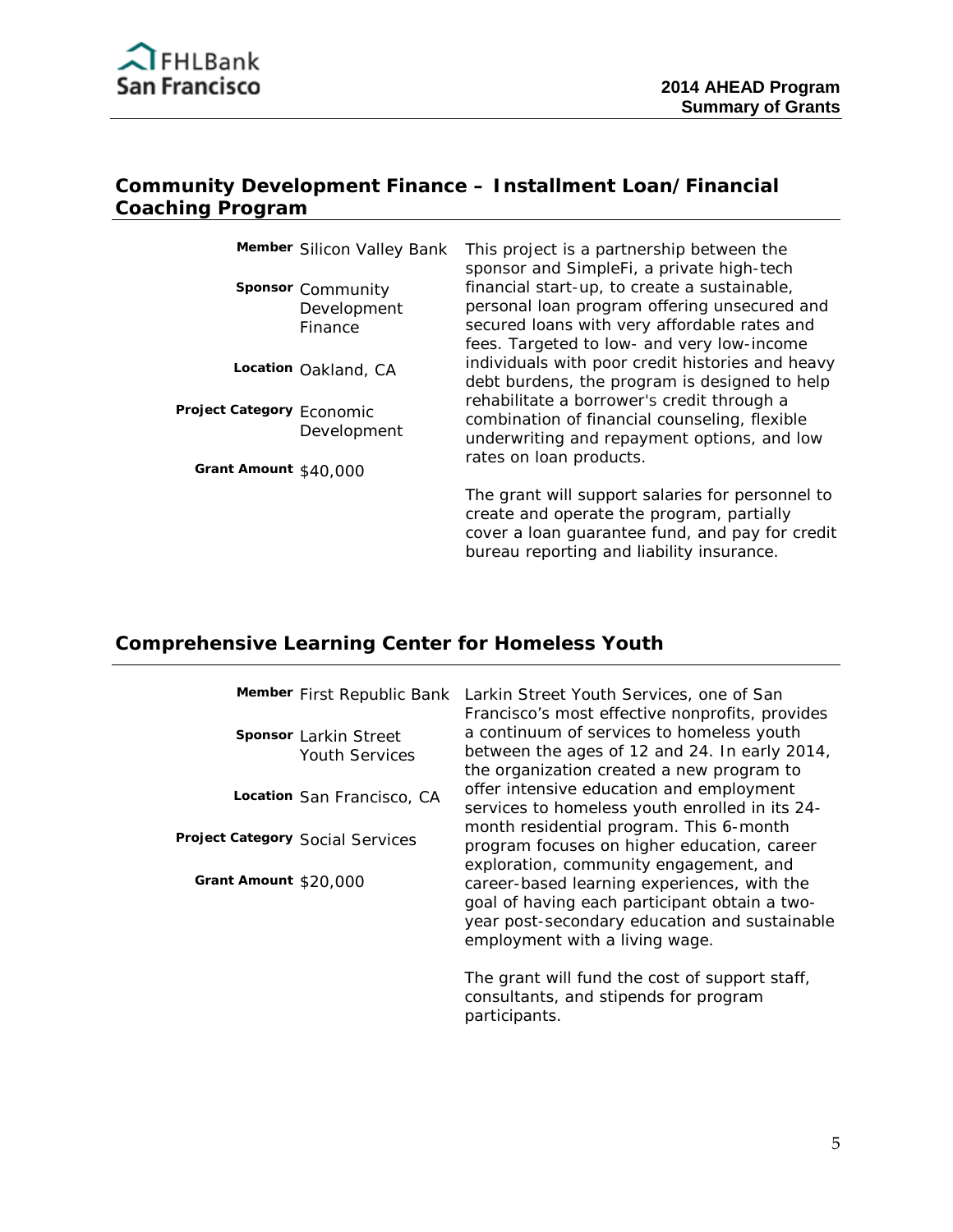

# **Critical Technical Assistance Intervention**

|                           | Member Mississippi Valley<br>Company                                              | CCEDA provides critical support and technical<br>assistance to affordable housing and<br>community development organizations that                                                                                                                                            |
|---------------------------|-----------------------------------------------------------------------------------|------------------------------------------------------------------------------------------------------------------------------------------------------------------------------------------------------------------------------------------------------------------------------|
|                           | Sponsor California<br>Community<br>Economic<br>Development<br>Association (CCEDA) | serve low- and moderate-income clients.<br>These services include complex financial<br>modeling and negotiation, concept<br>development, and financing strategies. This<br>project will enable the sponsor to increase the<br>technical assistance it provides to affordable |
|                           | Location Los Angeles, CA                                                          | housing and community developers and to<br>offer a "911" service for developers with                                                                                                                                                                                         |
| Project Category Economic | Development                                                                       | stalled or troubled projects. Technical<br>assistance will help CCEDA's clients to better<br>leverage internal capacity to develop projects                                                                                                                                  |
| Grant Amount \$50,000     |                                                                                   | that generate jobs and expand resources,<br>assets, and services to their communities.                                                                                                                                                                                       |
|                           |                                                                                   | The grant will help fund salaries and benefits<br>for staff providing technical assistance.                                                                                                                                                                                  |

# **Destiny Arts Center – Academic Support Program**

|                                  | Member Mechanics Bank | Since 1988, Destiny Arts Center has<br>endeavored to help end isolation, prejudice,                                                                                     |
|----------------------------------|-----------------------|-------------------------------------------------------------------------------------------------------------------------------------------------------------------------|
| <b>Sponsor Destiny Arts</b>      | Center (DAC)          | and violence for children and young people<br>living in Oakland, serving a multi-ethnic low-<br>and extremely low-income population of up to                            |
| Location Oakland, CA             |                       | 1,500 youth annually through integrated<br>dance, theater, martial arts, and violence                                                                                   |
| Project Category Social Services |                       | prevention programs. This project will help<br>establish an academic support program for                                                                                |
| Grant Amount \$20,000            |                       | DAC students, featuring a computer lab and<br>space for doing homework and studying.                                                                                    |
|                                  |                       | The grant will help create the lab, purchase<br>equipment, provide adequate lighting and<br>internet access, and pay a part-time staff<br>member to manage the program. |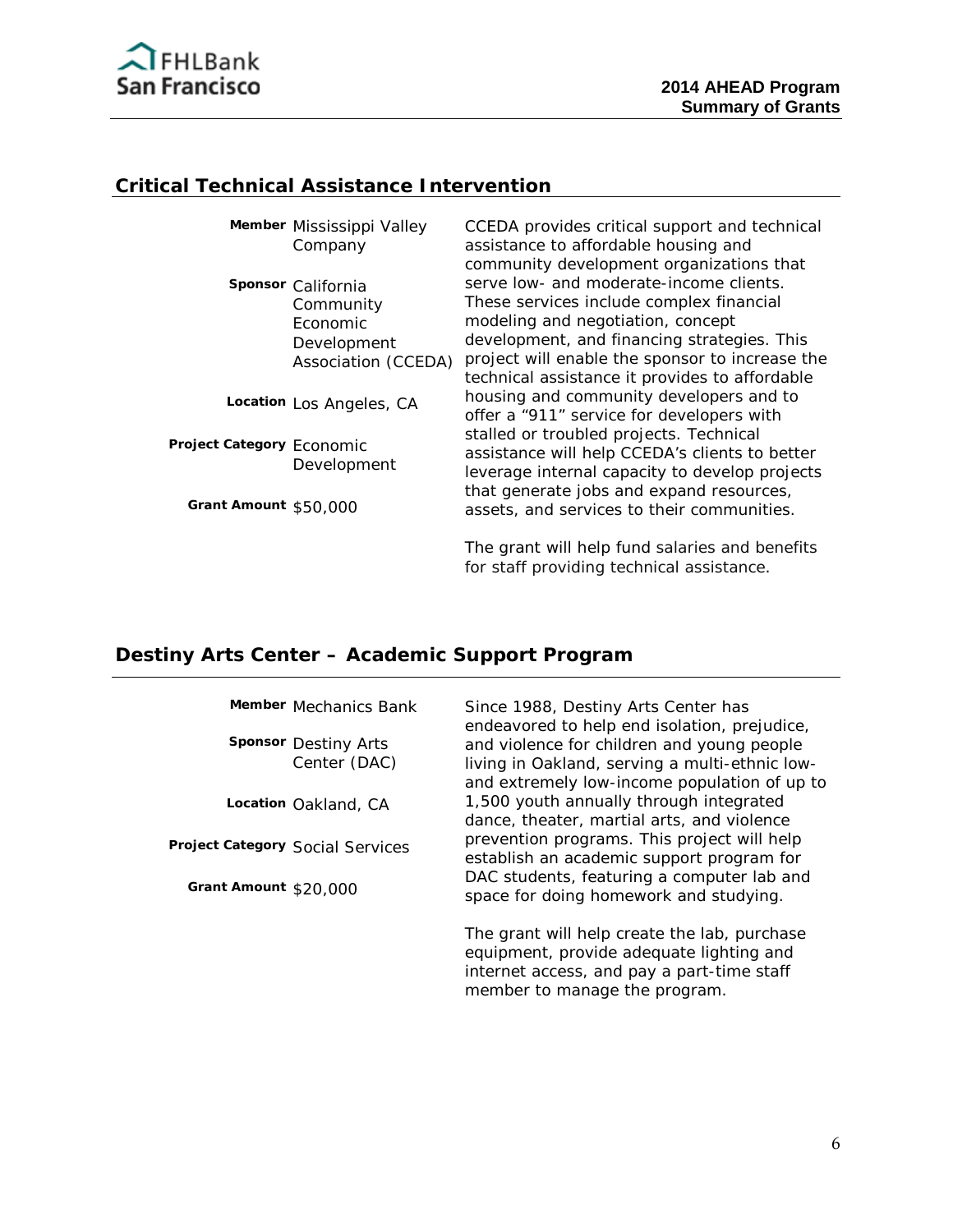

## **Environmental Technology Career Pathways (ETCP)**

**Member** Charles Schwab Bank

**Sponsor** Jewish Vocational Services (JVS)

**Location** San Francisco, CA

**Project Category** Job Training

**Grant Amount** \$20,000

The mission of JVS is to transform lives by helping people build skills and find jobs to achieve self-sufficiency. A partnership collaboration between the sponsor and a local high school, the ETCP program isdesigned to create a career pathway into key energy industry sub-sectors by aligning the needs of at-risk youth with the workforce needs of the local energy sector. This project will expand the ETCP program by establishing a partnership with PG&E designed to help at-risk youth develop the skills necessary for entrylevel employment with the company, creating a pipeline of prospective PG&E employees.

The grant will help fund a variety of project costs, including staff salaries and professional development, curriculum development, supplies and materials, and other overhead expenses.

## **Financial Opportunity Center**

|                       | Member Silicon Valley Bank                         | Founded in 1933, the IRC offers lifesaving care<br>and assistance to refugees forced to flee from                                                                                     |
|-----------------------|----------------------------------------------------|---------------------------------------------------------------------------------------------------------------------------------------------------------------------------------------|
|                       | Sponsor International<br>Rescue<br>Committee (IRC) | war, persecution, or natural disaster, with<br>services provided in six program areas:<br>resettlement; economic empowerment; legal<br>rights and education; health and wellness; and |
|                       | Location Oakland, CA                               | community integration. This project will launch<br>a Financial Opportunity Center (FOC) in                                                                                            |
|                       | Project Category Financial Education               | Oakland, bundling financial education, career<br>development, and income supports for                                                                                                 |
| Grant Amount \$25,000 |                                                    | refugees in one single location.                                                                                                                                                      |
|                       |                                                    | The grant will pay for part-time support staff,<br>certified financial coaching training for two<br>staff members, translation assistance, and<br>general overhead expenses.          |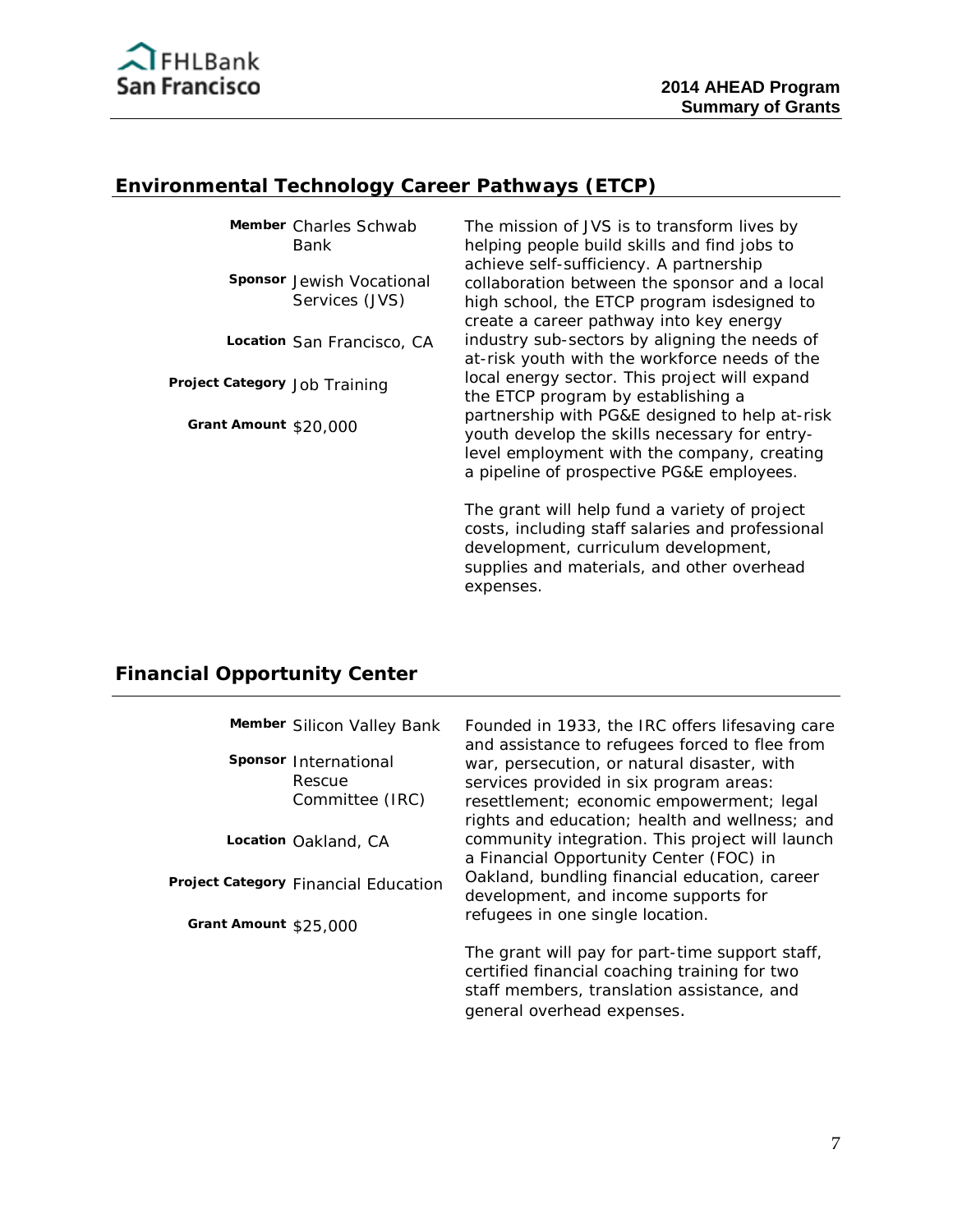

# **Fred Finch Youth Center Individual Placement Support (IPS) Supportive Employment Program**

**Sponsor** Fred Finch Youth Center (FFYC)

**Location** Oakland, CA

**Project Category** Job Training

**Grant Amount** \$20,000

**Member** MUFG Union Bank Fred Finch Youth Center provides a variety of mental health, education, and social services to youth and families, many of whom are healing from the trauma of abuse, neglect, or violence. The IPS Supportive Employment Program targets transition-aged at-risk youth with histories of serious mental illness and/or homelessness, and provides job training and job search services, with a goal of 100% employment placement.

> The grant will fund staff salaries and overhead expenses.

## **Interfaith Sustainable Food Collaborative**

|                       | Member Community First<br>Credit Union          | The Interfaith Sustainable Food Collaborative<br>works to increase production of and access to<br>healthy food in low-income communities. This                                                         |
|-----------------------|-------------------------------------------------|--------------------------------------------------------------------------------------------------------------------------------------------------------------------------------------------------------|
|                       | Sponsor Trust for<br>Conservation<br>Innovation | project will develop relationships between local<br>farmers and faith-based groups, offering food-<br>focused microenterprises technical assistance,<br>training, and shared use of kitchen facilities |
|                       | Location Sebastopol, CA                         | belonging to the faith-based groups.                                                                                                                                                                   |
|                       | Project Category Capacity Building              | The grant will be used to develop technical<br>assistance materials and pay for two staff<br>workers from VISTA.                                                                                       |
| Grant Amount \$25,000 |                                                 |                                                                                                                                                                                                        |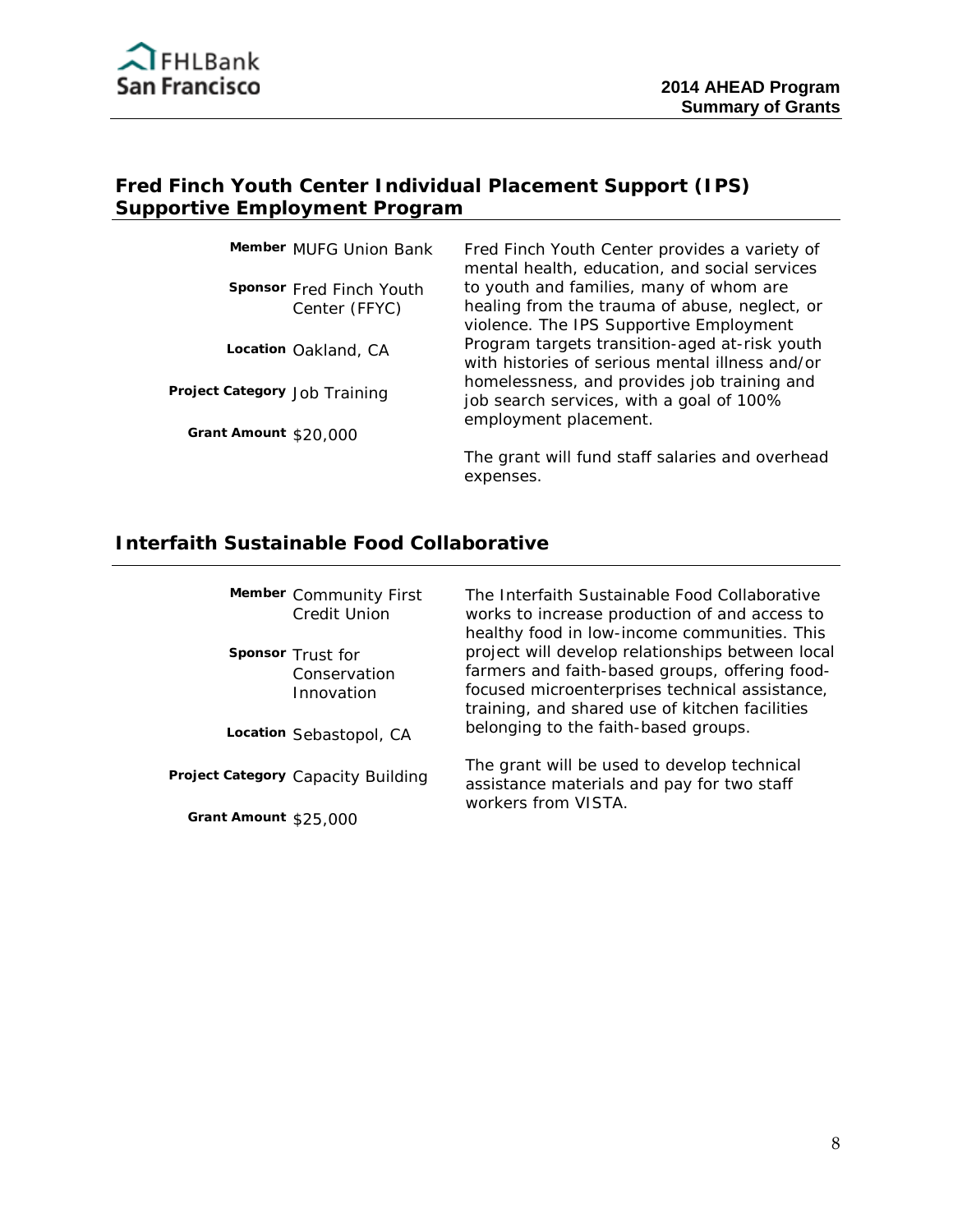

#### **Latinas Unidas**

|                       | Member MUFG Union Bank           | Instituto                     |
|-----------------------|----------------------------------|-------------------------------|
|                       |                                  | continuur                     |
|                       | Sponsor Instituto Familiar       | developm                      |
|                       | de la Raza                       | along wit                     |
|                       |                                  | managen                       |
|                       | Location San Francisco, CA       | aimed at                      |
|                       |                                  | and well-                     |
|                       | Project Category Social Services | Chicanos.                     |
|                       |                                  | youth in∶                     |
| Grant Amount \$20,000 |                                  | program                       |
|                       |                                  | services i                    |
|                       |                                  | appropria                     |
|                       |                                  | services,                     |
|                       |                                  | young wo                      |
|                       |                                  | educatior<br>وعديد والمروادية |

Familiar de la Raza provides a m of mental health, youth nent, and HIV-related social services, h early intervention, case nent, and family support services promoting and enhancing the health being of low-income and immigrant /Latinos and multicultural/multiracial San Francisco. The Latinas Unidas offers young women wrap-around in a culturally and linguistically ate manner. This project will provide over 12 weeks, to three groups of 12 omen each, aimed at improving hal/career achievement, minimizing involvement with law enforcement, and developing healthier ways of overcoming domestic violence.

The grant will fund a full-time program coordinator and pay overhead expenses.

## **Microenterprise Development Program**

|                           | Member Premier Valley Bank                                       | The sponsor is a CDFI that serves 12 Central<br>California counties by providing low- to                                                                                                   |
|---------------------------|------------------------------------------------------------------|--------------------------------------------------------------------------------------------------------------------------------------------------------------------------------------------|
|                           | Sponsor Fresno Community<br>Development<br>Financial Institution | moderate-income entrepreneurs with technical<br>assistance and financing to start, strengthen,<br>and expand micro- and small businesses. This<br>program provides low- to moderate-income |
|                           | Location Fresno, CA                                              | entrepreneurs with technical assistance and<br>microloans of up to \$50,000 for working                                                                                                    |
| Project Category Economic | Development                                                      | capital, purchase of inventory/equipment,<br>tenant improvements, and other purposes.                                                                                                      |
| Grant Amount $$25.000$    |                                                                  | The grant will be used to support marketing,<br>outreach, and expanded technical assistance<br>for this program in the sponsor's service area.                                             |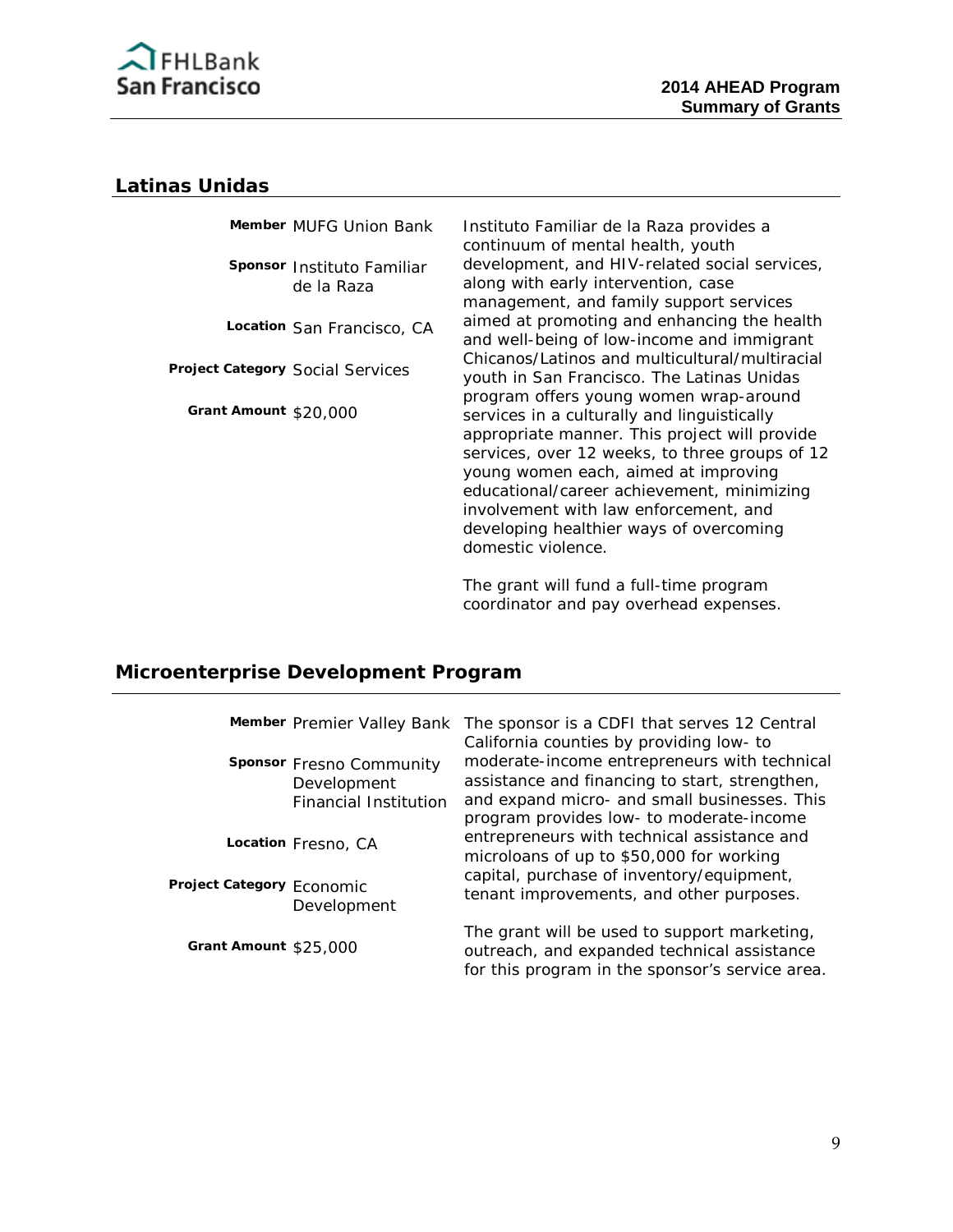

# **Mobile Entrepreneurship Training Program**

**Member** Wells Fargo Financial National Bank

**Sponsor** Centro Community Partners (CCP)

**Location** Oakland, CA

**Project Category** Entrepreneurial

**Grant Amount** \$50,000

CCP's innovative approach to community development uses mobile applications designed to help underserved entrepreneurs generate business plans and access microloans. In this pilot program, four local microenterprise development organizations will partner with CCP to offer education and financial literacy training to 200 low- to moderate-income entrepreneurs and to teach them how to use its mobile application called "Centro Business Planning Tool." The goal is for 60-70% of program participants to apply for a microloan to start or expand a business, creating jobs and producing other benefits for local communities.

The grant will be used to implement the pilot program and pay for a consultant to train the partner organizations in how to get the best results from the mobile application.

## **Pasadena Re-Employment Program (PREP)**

| Member East West Bank         | The PREP program is part of an existing<br>partnership between the sponsor and the City                                                                                           |
|-------------------------------|-----------------------------------------------------------------------------------------------------------------------------------------------------------------------------------|
| Sponsor Flintridge Center     | of Pasadena that provides job training and<br>employment opportunities for long-term                                                                                              |
| Location Pasadena, CA         | unemployed persons, including returning<br>veterans, ex-offenders, and at-risk youth.                                                                                             |
| Project Category Job Training | Because the PREP program has proven<br>successful in reducing unemployment in                                                                                                     |
| Grant Amount \$20,000         | Pasadena, the sponsor intends to create a new<br>nonprofit that can expand the program to a<br>larger geographic area and engage the<br>participation of other private employers. |
|                               | The grant will be used to conduct a feasibility<br>study develop a business plan incorporate the                                                                                  |

study, develop a business plan, incorporate the new nonprofit, and pay other start-up costs.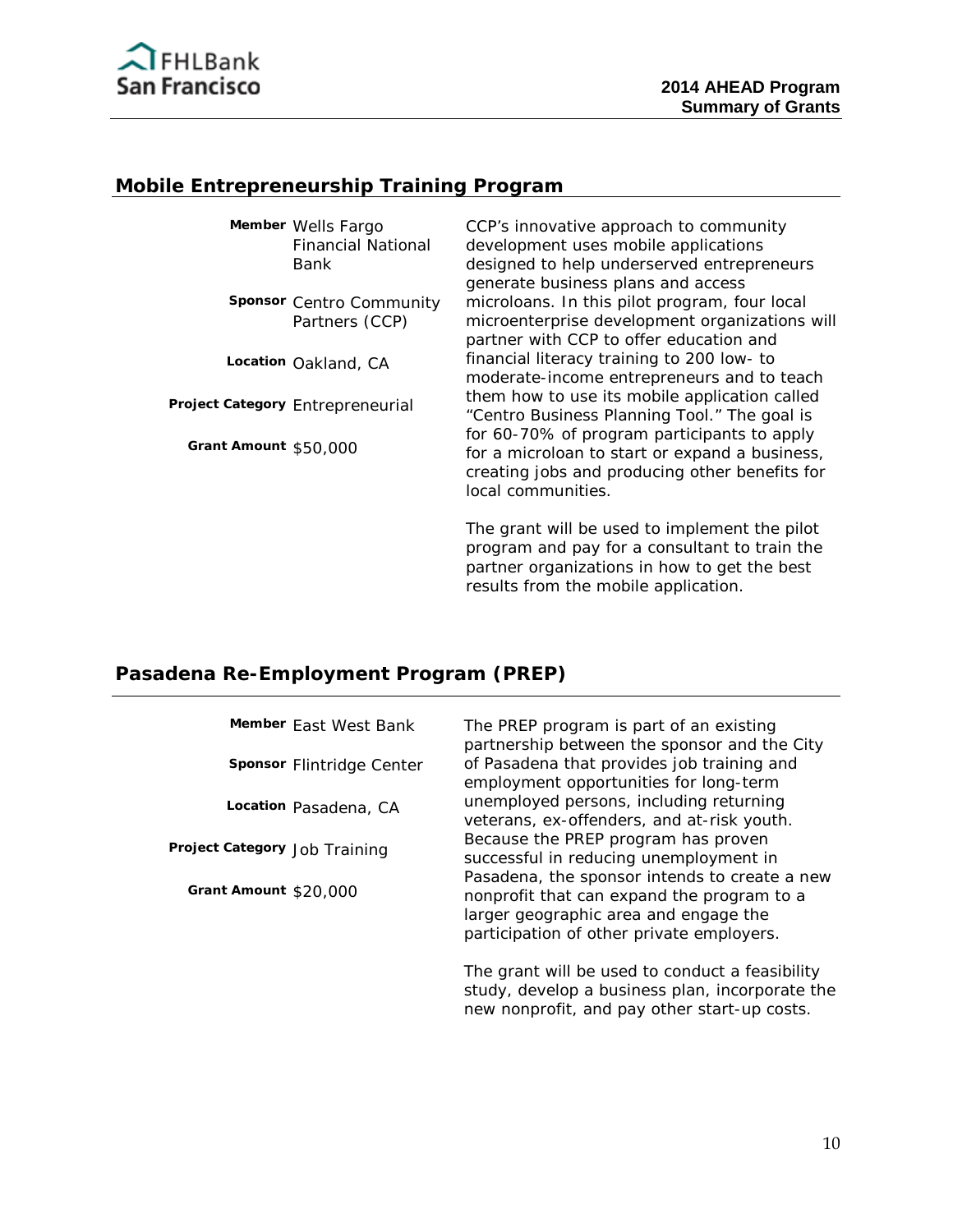

# **Prevention and Supportive Services Center**

| Member Friendly Hills Bank       | Whittier's First Day helps homeless and at-risk<br>individuals and families transition to self-                                                                             |
|----------------------------------|-----------------------------------------------------------------------------------------------------------------------------------------------------------------------------|
| Sponsor Whittier's First Day     | sufficiency, prioritizing culture change,<br>relationship-building, and reintegration into the                                                                              |
| Location Whittier, CA            | larger community. Technology and equipment<br>upgrades will enable the Prevention and                                                                                       |
| Project Category Social Services | Supportive Services Center, which provides<br>information, referrals, resources, and                                                                                        |
| Grant Amount \$15,000            | education to help break the cycle of<br>homelessness, to speed up the intake process<br>and deliver cost-effective scanning and<br>printing services to low-income clients. |
|                                  | The grant will pay for technology and                                                                                                                                       |

printer/copier and scanner equipment upgrades.

# **Rental Home Stability Program – Expansion and Evaluation**

|                       | Member Western Alliance<br>Bank     | The Rental Home Stability Program (RHSP) is<br>designed to help low- to moderate-income<br>families living in CHW's affordable rental                             |
|-----------------------|-------------------------------------|-------------------------------------------------------------------------------------------------------------------------------------------------------------------|
|                       | Works (CHW)                         | Sponsor Community Housing developments avoid eviction, while helping<br>CHW maintain stable rental operations. RHSP<br>provides rental stability services such as |
|                       | Location Escondido, CA              | flexible payment plans and financial education,<br>debt repayment plans, credit rebuilding tools,                                                                 |
|                       | Project Category Housing Initiative | and matched savings accounts. CHW would<br>like to evaluate program results for the first                                                                         |
| Grant Amount \$40,000 |                                     | three years, and then expand it from 13 to 20<br>CHW communities.                                                                                                 |
|                       |                                     | The grant funds will pay for development of<br>evaluation tools and expansion of the program                                                                      |

to seven additional sites.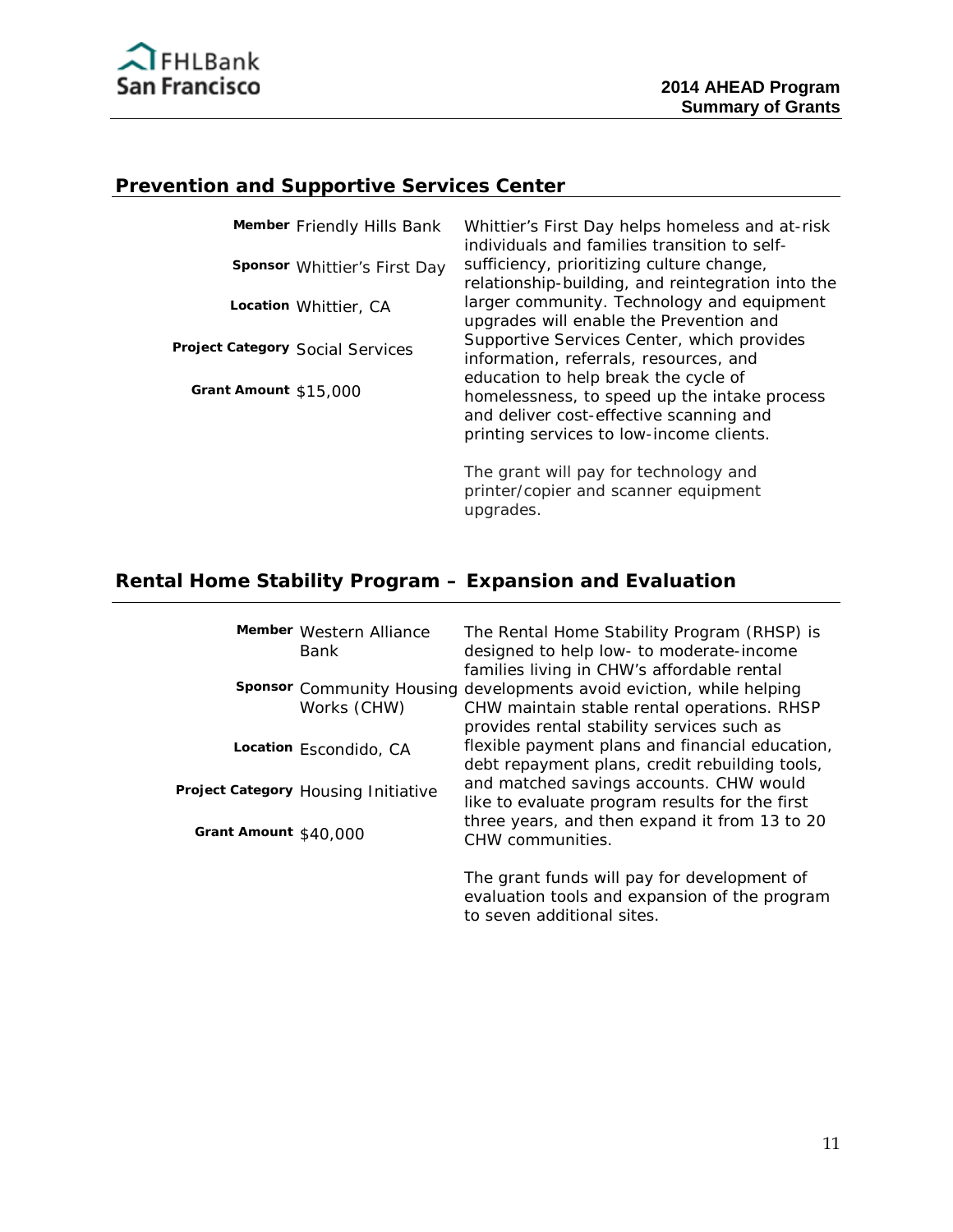

#### **SAL's Automotive**

|                               | Member Silicon Valley Bank      | Serve A Little (SAL) provides free or low-cost<br>automotive repair and small home repair                                                                                     |
|-------------------------------|---------------------------------|-------------------------------------------------------------------------------------------------------------------------------------------------------------------------------|
|                               | Sponsor Serve A Little<br>(SAL) | services to single mothers, using volunteer<br>labor. The organization intends to create a<br>self-sustaining enterprise based on the retail                                  |
|                               | Location Santa Rosa, CA         | industry concept known as "Buy One, Get<br>One". SAL will employ mechanics to provide<br>market-rate automotive repairs to the public,                                        |
| Project Category Job Training |                                 | but for every hour of paid work completed,<br>SAL will donate an hour of work to a single                                                                                     |
| Grant Amount \$50,000         |                                 | mother in need of such services. Through a job<br>training partnership with a local junior college,<br>SAL's Automotive will also offer internships<br>and job opportunities. |
|                               |                                 | The grant will cover operating and labor costs<br>for the first year, after which the enterprise is<br>expected to be self-sufficient.                                        |

#### **SaveNow!**

**Member** Meriwest Credit Union

**Sponsor** Catholic Charities of Santa Clara County

**Location** San Jose, CA

**Project Category** Economic Development

**Grant Amount** \$25,000

The SaveNow! pilot program is designed to help move low-income individuals toward increased economic security by promoting savings, financial education, and credit building. At-risk youth in the sponsor's Refugee Foster Care Program, as well as clients from other agency programs, will be required to open checking and savings accounts and will be provided with a mobile application that facilitates relationships with financial institutions and promotes saving. Participants will also take financial education classes, either in a classroom setting or via podcasts available through the mobile app. To further help participants build a good credit history and learn about financial responsibility, those who successfully save for six months will have the option of borrowing \$500-\$1,000 from the sponsor.

The grant will help pay staff salaries and benefits as they design and launch the program.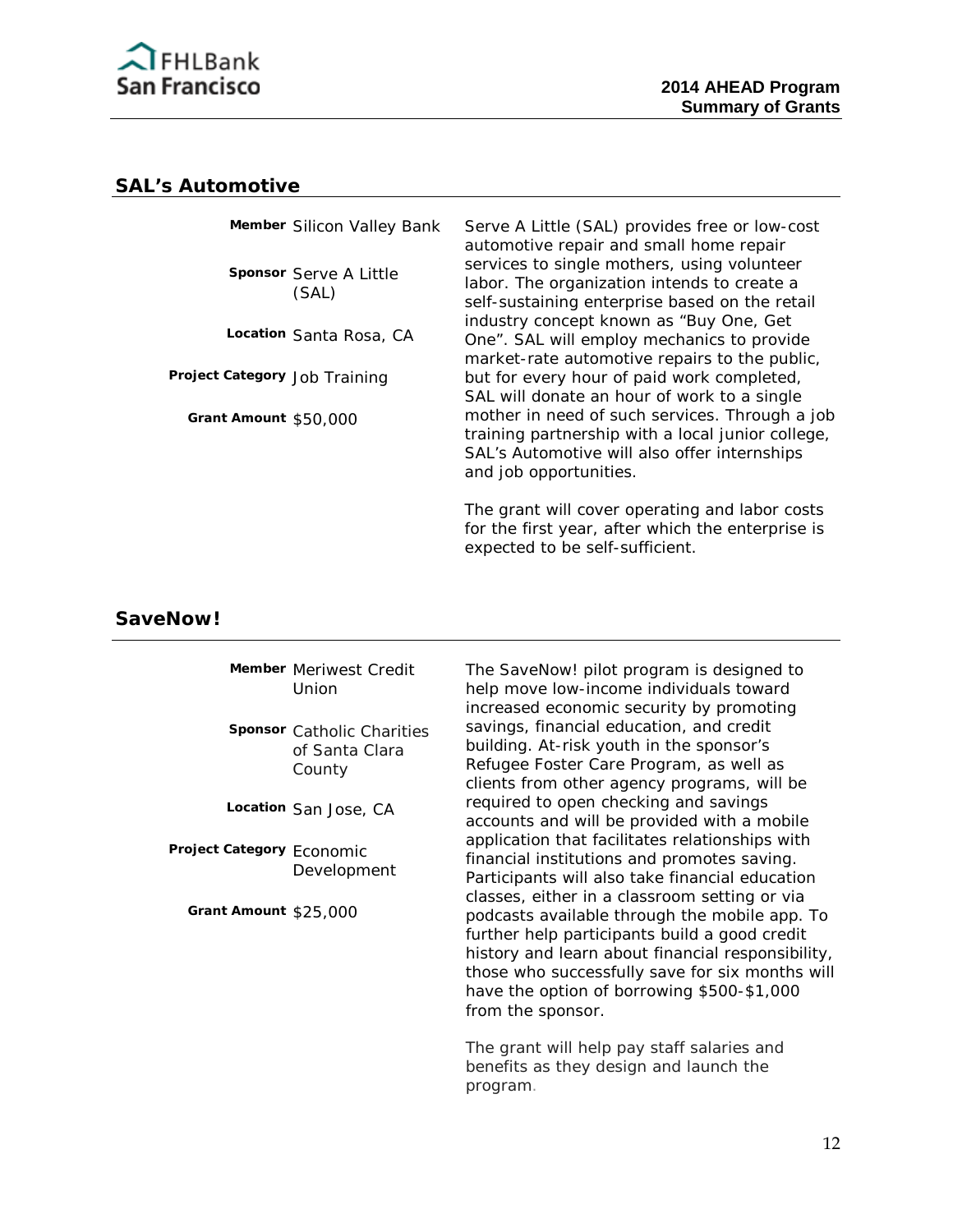

#### **Stanislaus/Merced Veteran's Empowerment Program**

**Sponsor** Alliance Education Foundation (AEF)

**Location** Modesto, CA

**Project Category** Entrepreneurial

**Grant Amount** \$20,000

**Member** Banamex USA Alliance Education Foundation (AEF) focuses on all aspects of economic development, including entrepreneurism and business creation, expansion, and research. AEF will administer this veteran-focused program through its Small Business Development Center, providing expanded technical assistance and training opportunities for veterans looking to start or grow a small business in Stanislaus and Merced counties. Consultants with a wide variety of business management experience and technical expertise will provide the training.

> The grant funds will pay costs of business consultants, instructional supplies, marketing materials, and other overhead expenses.

#### **Street Outreach Program Sonoma County**

|                       | Member Summit State Bank                           | SAY's mission is to help children, youth, and<br>young adults overcome psychological, social,                                                                                                                                                               |
|-----------------------|----------------------------------------------------|-------------------------------------------------------------------------------------------------------------------------------------------------------------------------------------------------------------------------------------------------------------|
|                       | <b>Sponsor Social Advocates</b><br>for Youth (SAY) | cultural, and environmental barriers to their<br>well-being. SAY operates the Coffee House<br>Teen Shelter, Sonoma County's only                                                                                                                            |
|                       | Location Santa Rosa, CA                            | emergency teen shelter and the only teen<br>shelter in a 500-mile stretch from Marin                                                                                                                                                                        |
|                       | Project Category Social Services                   | County to Humboldt County. This project will<br>support the organization's existing Street                                                                                                                                                                  |
| Grant Amount \$25,000 |                                                    | Outreach Program, which operates from the<br>coffee house and provides homeless youth,<br>ages 12 to 24, with a broad array of support,<br>including housing, medical, food, clothes, legal<br>advocacy, crisis intervention, and other social<br>services. |
|                       |                                                    | The grant will be used to support two members<br>of SAY's street outreach team and provide<br>funding for a mobile medical clinic, meals, and<br>street survival gear for homeless youth.                                                                   |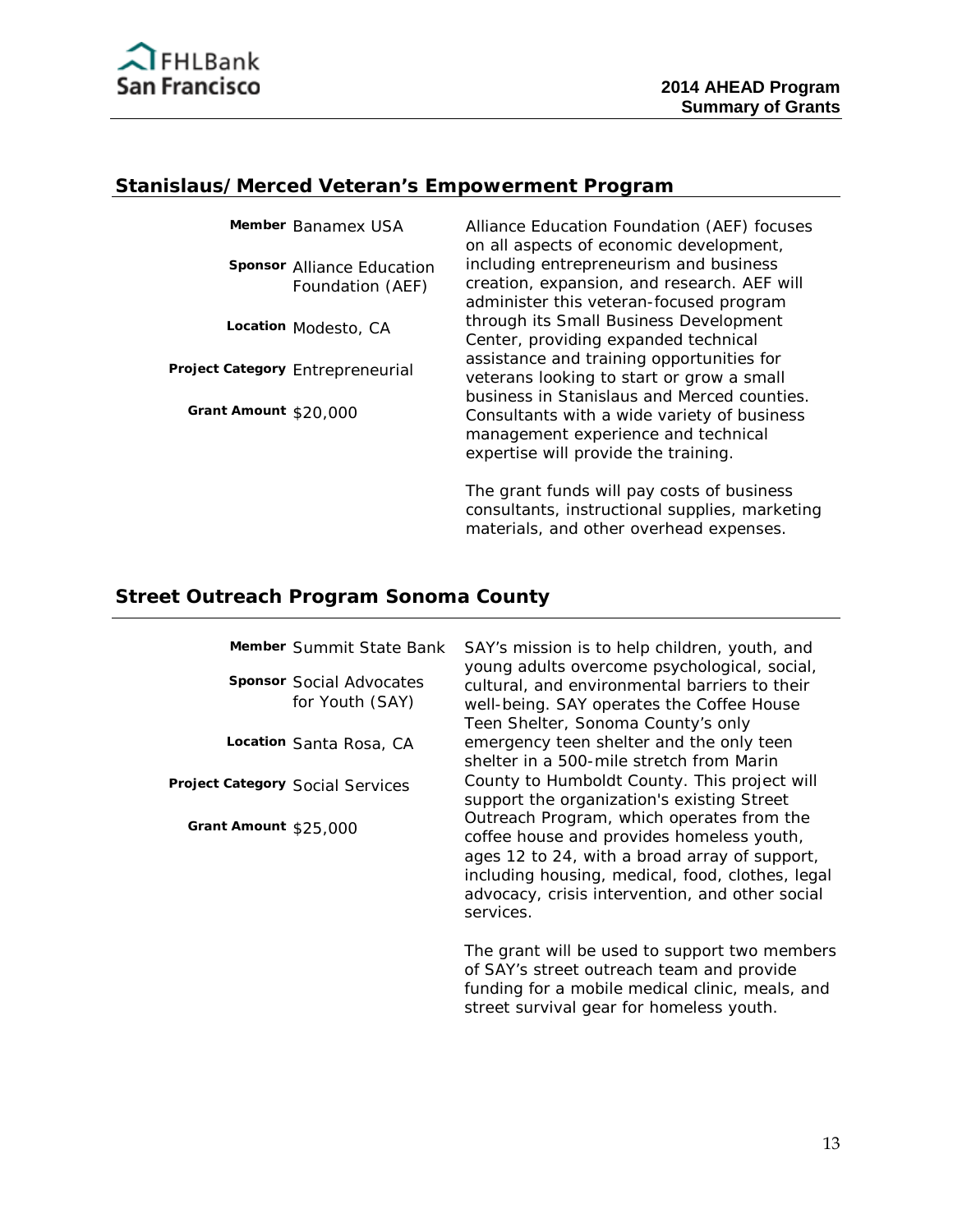

#### **The Self-Sufficiency Program**

|                                  | Member Meriwest Credit<br>Union                               | The sponsor's mission is to end domestic<br>violence by helping victims rebuild their lives,<br>developing resilience in children exposed to                                                 |
|----------------------------------|---------------------------------------------------------------|----------------------------------------------------------------------------------------------------------------------------------------------------------------------------------------------|
|                                  | <b>Sponsor Next Door</b><br>Solutions to<br>Domestic Violence | domestic violence, and advocating on behalf of<br>domestic violence victims. This program<br>focuses on financial abuse, where victims of<br>domestic violence, many lacking basic financial |
|                                  | Location San Jose, CA                                         | knowledge, often end up homeless or<br>penniless. It will offer women suffering from                                                                                                         |
| Project Category Social Services |                                                               | this kind of abuse credit counseling,<br>employment training, individual case                                                                                                                |
| Grant Amount \$20,000            |                                                               | management, and self-sufficiency workshops<br>designed to prepare them for a better future,<br>free of domestic violence.                                                                    |

The grant will be used to support training staff and pay for equipment purchases and overhead expenses.

#### **Trauma Healing for Incarcerated Youth**

**Member** Beneficial State Bank

**Sponsor** Insight Prison Project

**Location** San Leandro, CA

**Project Category** Financial Education

**Grant Amount** \$40,000

The Insight Prison Project reaches out to young people in juvenile hall as they work to turn their lives around, and helps them create positive mental and behavioral change. This project will provide young men at a minimum security facility with life skills training, such as learning accountability and developing empathy for others. In partnership with Beneficial State Bank, the sponsor will add a new financial survival skills component to its program, making sure participants have the knowledge and tools to support themselves once they are released back into the community. This initiative will also expand the program to additional participants and provide evaluation of the impact of the project.

The grant will help to train additional teachers and expand the financial curriculum.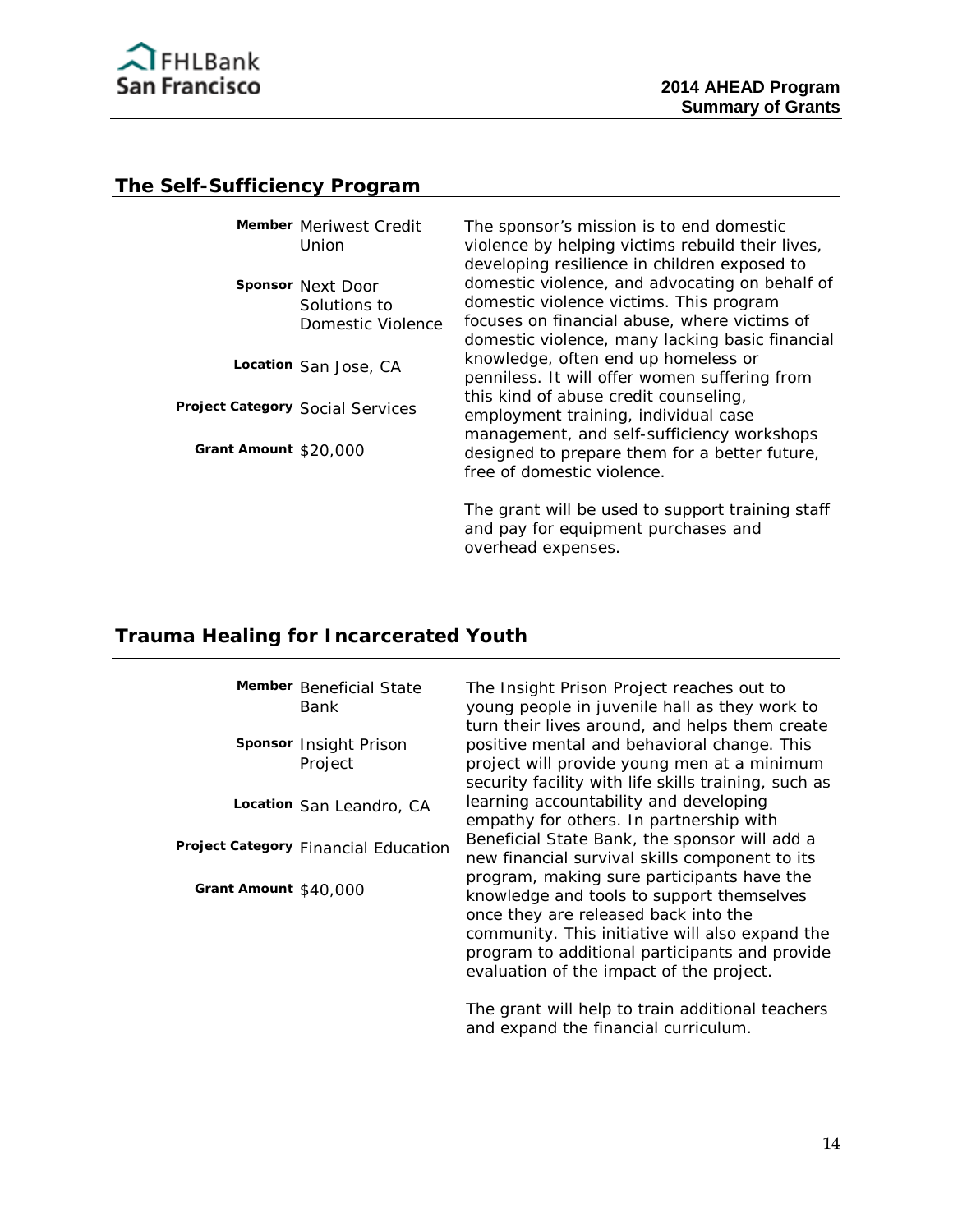

#### **UNIDAD Workforce Training Program**

**Sponsor** Community Development **Technologies** Center

**Location** Los Angeles, CA

**Project Category** Job Training

**Grant Amount** \$30,000

**Member** East West Bank While redevelopment projects bring muchneeded economic opportunity to areas like South Los Angeles, they can also threaten to displace current low-income residents if residents are not prepared to compete in the new marketplace. UNIDAD, a coalition of ten community- and faith-based organizations serving an area of concentrated poverty in South Los Angeles, will address the workforce development needs of people living near three planned redevelopment projects by offering an initial group of 25 residents, which will be followed by two additional groups, an opportunity to develop professional and leadership skills that can lead to sustainable employment in the new or expanded retail and hospitality sectors in the redevelopment areas.

> The grant will help fund salaries and benefits for two program coordinators providing case management and coaching.

#### **Veteran Job Retention Program**

| Member Hanmi Bank                                | In a pilot program targeted to veterans in Los<br>Angeles, Koreatown Youth & Community                                                                                                |
|--------------------------------------------------|---------------------------------------------------------------------------------------------------------------------------------------------------------------------------------------|
| Sponsor Koreatown Youth<br>& Community<br>Center | Center (KYCC) will partner with Jewish<br>Vocational Services (JVS) to provide veterans,<br>both recently returned and those who are<br>long-term unemployed, with job placement      |
| Location Los Angeles, CA                         | services and financial education and<br>employment coaching designed to aid                                                                                                           |
| Project Category Financial Education             | employment retention. Veterans participating<br>in one of JVS' current workforce development                                                                                          |
| Grant Amount \$40,000                            | programs will be selected for individual case<br>management, while staff from KYCC will<br>develop and deliver the new financial<br>education curriculum component of the<br>program. |
|                                                  | The grant will help to fund salaries, benefits,<br>and travel expenses for staff delivering                                                                                           |

services.

15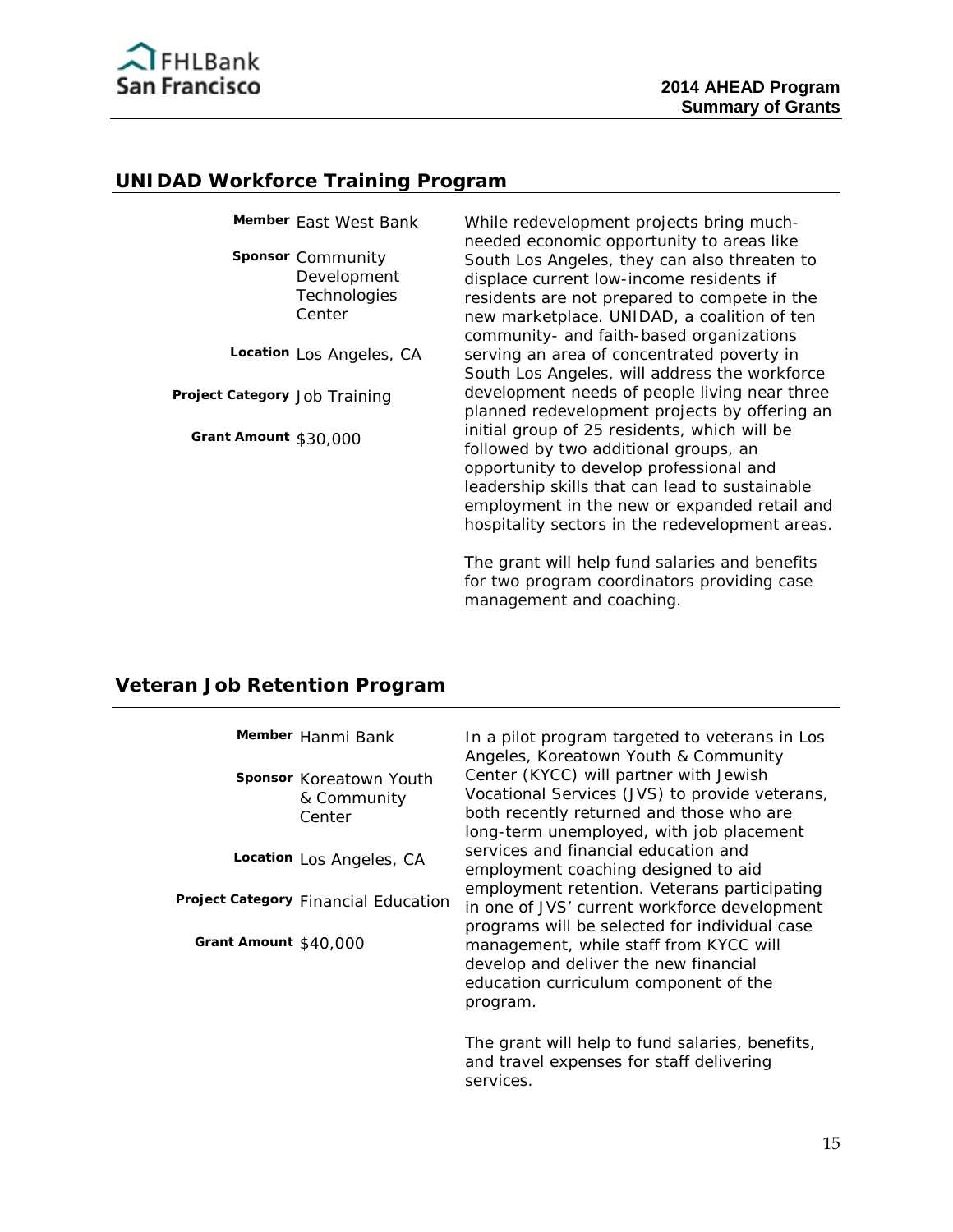

#### **Westview Healthy Garden Microbusiness Initiative**

**Member** Montecito Bank & Trust

**Sponsor** Housing Authority of the City of San Buenaventura

**Location** Ventura, CA

**Project Category** Economic Development

**Grant Amount** \$25,000

With funding from HUD's Rental Assistance Demonstration program, a large public housing project will be rehabilitated and transformed, with a community garden as the main feature of the redevelopment. This project will encourage low-income residents of the housing project to engage in entrepreneurial activity centered on homegrown fresh produce. Partnering organizations will provide comprehensive technical assistance and access to a mobile commercial kitchen to residents wishing to start food-related microbusinesses to help them achieve specific goals.

The grant will fund acquisition of a mobile commercial kitchen, a staff salary, and implementation costs.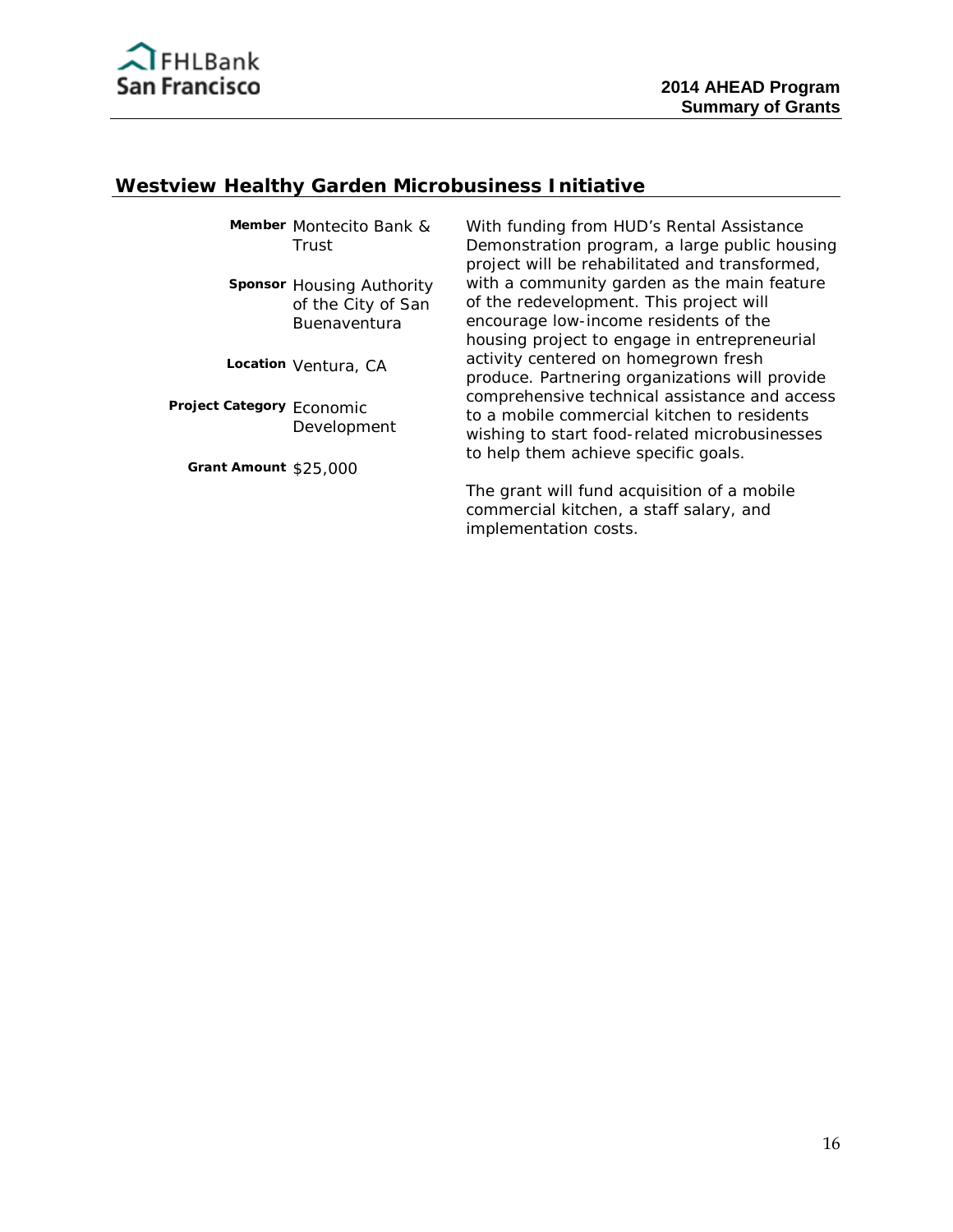

# NEVADA

#### **MY Path Expansion to Reno, NV**

**Member** Charles Schwab Bank

**Sponsor** Mission SF **Community** Financial Center

**Location** Reno, NV

**Project Category** Financial Education

**Grant Amount** \$30,000

This project will expand a successful financial education program targeted to low-income youth who are earning their first paychecks from youth employment programs. The program aims to discourage use of fringe financial service providers and help participants build money management and savings habits as they learn to manage their new income stream. The sponsor, based in the San Francisco Bay Area, plans to expand its program in Reno, NV, from one workforce development site to five, with the goal of creating a scalable model that can be replicated by youth employment programs and financial institution partners throughout Reno and across the country.

The grant will help fund staff positions, savings incentives, curriculum expenses, and program supplies.

#### **Senior Necessities Program**

|                       | Member Nevada State Bank                                                             | This organization assists the frail and elderly,<br>offering a variety of support to help seniors in                                                                                                                                           |
|-----------------------|--------------------------------------------------------------------------------------|------------------------------------------------------------------------------------------------------------------------------------------------------------------------------------------------------------------------------------------------|
|                       | Sponsor James Seastrand<br>Helping Hands of<br>North Las Vegas<br>Location North Las | its service area maintain their independence.<br>Its Senior Necessities Program provides low-<br>income seniors with healthy and nutritious<br>food; paper products, such as toilet paper and<br>paper towels, so they can spend their limited |
|                       | Vegas, NV                                                                            | incomes on other items; and vouchers to<br>purchase household items and clothing. The                                                                                                                                                          |
|                       | Project Category Social Services                                                     | program started in January 2012 serving 500<br>clients monthly, and served over 1,700 seniors<br>a month in the first half of 2014.                                                                                                            |
| Grant Amount \$20,000 |                                                                                      |                                                                                                                                                                                                                                                |
|                       |                                                                                      | The grant will be used to buy, insure, and<br>maintain a small delivery truck to pick up<br>donations and transport food to and from a<br>distribution center                                                                                  |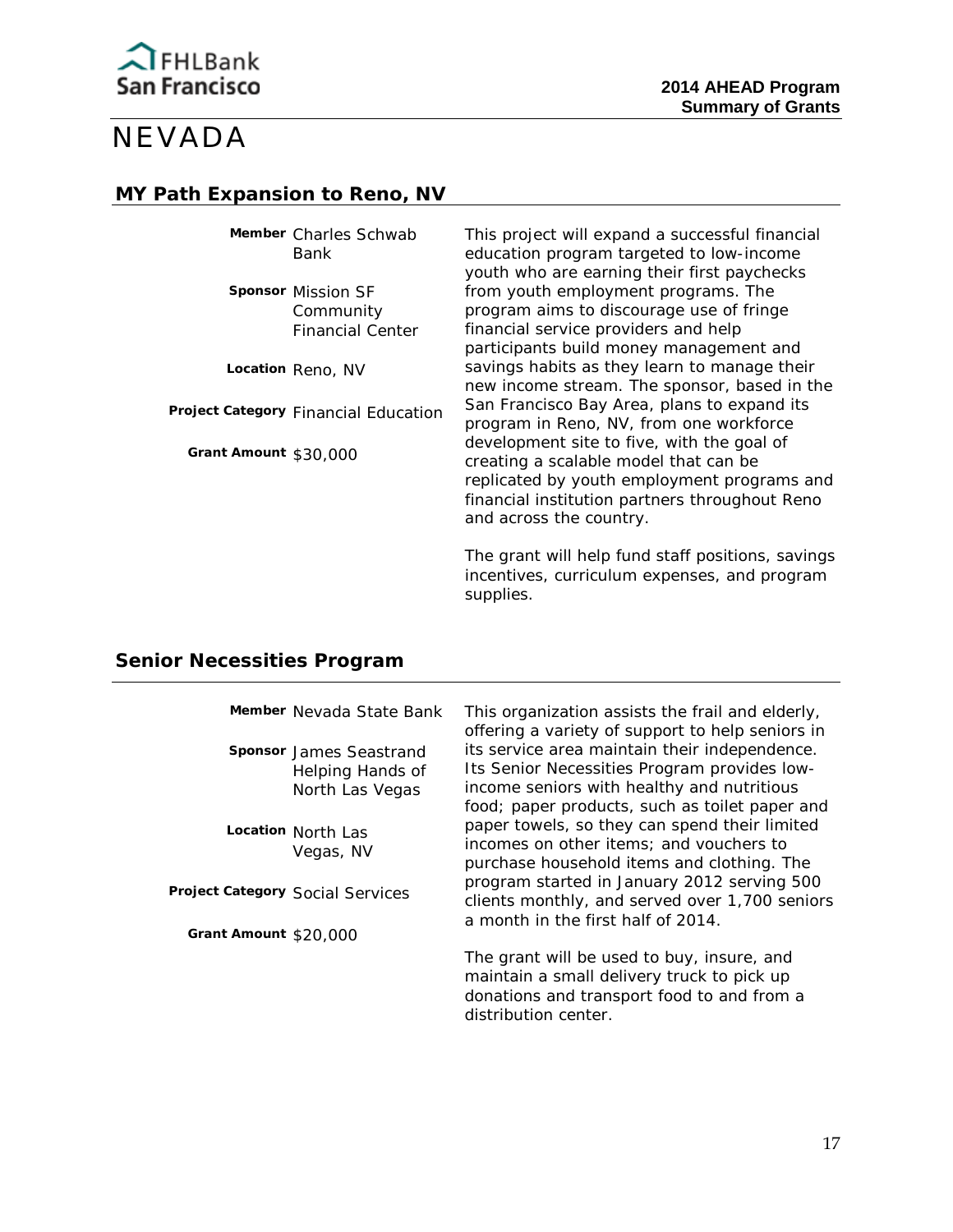

# **Shelter Employment and Housing Program**

| Member Bank of George                                                | Safe Nest was founded in 1977 and has since<br>grown to be Nevada's largest and most                                                                                           |
|----------------------------------------------------------------------|--------------------------------------------------------------------------------------------------------------------------------------------------------------------------------|
| Sponsor Safe Nest:<br>Temporary<br>Assistance for<br>Domestic Crisis | comprehensive program devoted solely to<br>domestic violence issues, providing shelter,<br>counseling, advocacy, and education. This<br>program is designed to help victims of |
| Location Las Vegas, NV                                               | domestic violence living in its main shelter to<br>progress to an independent, financially self-<br>sufficient, violence-free life after leaving the                           |
| Project Category Social Services                                     | shelter. Participants will be offered<br>employment counseling, resume and interview                                                                                           |
| Grant Amount \$20,000                                                | preparation help, job search and placement<br>assistance, professional work attire, financial<br>education, and housing placement.                                             |
|                                                                      | The grant will support a salary for a full-time                                                                                                                                |

months.

housing and employment specialist for 18

## **Strong Start for Women**

|                               | Member Heritage Bank of<br>Nevada    | This project is part of a pilot program designed<br>to provide education and job placement<br>services for 20 low-income women, with                                                                                        |
|-------------------------------|--------------------------------------|-----------------------------------------------------------------------------------------------------------------------------------------------------------------------------------------------------------------------------|
|                               | Sponsor Community<br>Services Agency | preference given to Head Start parents. The<br>program will help these women to complete an<br>Early Childhood Education Associate's degree                                                                                 |
|                               | Location Reno, NV                    | program leading to employment opportunities<br>in programs such as Head Start, or to further                                                                                                                                |
| Project Category Job Training |                                      | their education by completing a four-year<br>degree program. Support provided to<br>participants includes child care, transportation,                                                                                       |
| Grant Amount \$20,000         |                                      | tutoring, mentoring, and job placement.<br>Successful participants are expected to use<br>their education and new skills to mentor other<br>low-income individuals just entering the<br>program.                            |
|                               |                                      | The grant will be used to pay start-up costs,<br>including development of curriculum,<br>materials, and, assessment tools, and to<br>provide stipends to help participants pay for<br>books, childcare, and transportation. |